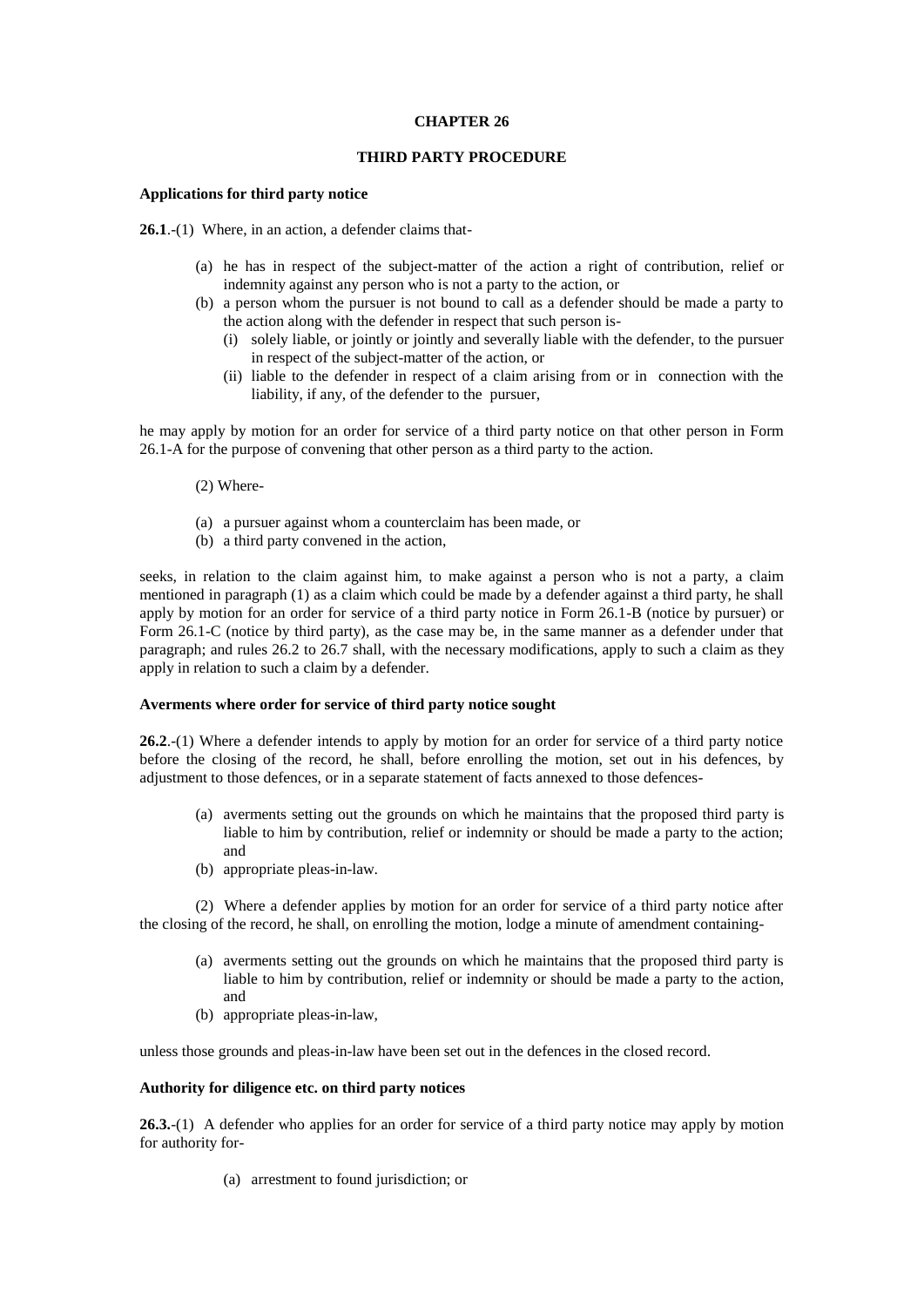- (b) diligence by-
	- (i) inhibition on the dependence of the action;
	- (ii) arrestment on the dependence of the action where there is a conclusion for the payment of money;
	- (iii) arrestment *in rem;* or
	- (iv) dismantling a ship,

(2) A certified copy of an interlocutor granting a motion under paragraph (1) shall be sufficient authority for execution of the arrestment to found jurisdiction or, as the case may be, the diligence.

(3) A certified copy of an interlocutor granting authority for inhibition under this rule may be registered with a certificate of execution in the Register of Inhibitions and Adjudications.

(4) A notice of a certified copy of an interlocutor granting authority for inhibition under this rule may be registered in the Register of Inhibitions and Adjudications; and such registration is to have the same effect as registration of a notice of inhibition under section 155(2) of the Titles to Land Consolidation (Scotland) Act 1868.

### **Service on third party**

26.4.-(1) A third party notice shall be served on the third party within such period as the court shall specify in the interlocutor allowing service of that notice.

(2) Where service of a third party notice has not been made within the period specified by virtue of paragraph (1), the order for service of it shall cease to have effect; and no service of the notice may be made unless a further order for service of it has been applied for and granted.

- (3) There shall be served with a third party notice-
- (a) a copy of the pleadings (including any adjustments and amendments);
- (b) a copy of the interlocutor allowing service of the notice; and
- (c) where the pleadings have not been amended in accordance with the minute of amendment, a copy of that minute.
- (4) The defender who served the third party notice shall lodge in process-
- (a) a copy of the third party notice;
- (b) a copy of the interlocutor allowing service of it; and
- (c) a certificate of service.

#### **Answers to third party notice**

**26.5**.-(1) An order for service of a third party notice shall specify 28 days, or such other period as the court on cause shown may specify, as the period within which the third party may lodge answers.

- (2) Answers for a third party shall include-
- (a) answers to the averments of the defender against him in the form of numbered paragraphs corresponding to the numbered articles of the condescendence annexed to the summons and incorporating, if the third party so wishes, answers to the averments of the pursuer; or
- (b) where a separate statement of facts has been lodged by the defender under rule 26.2(1), answers to the statement of facts in the form of numbered paragraphs corresponding to the numbered paragraphs of the statement of facts; and
- (c) appropriate pleas-in-law.